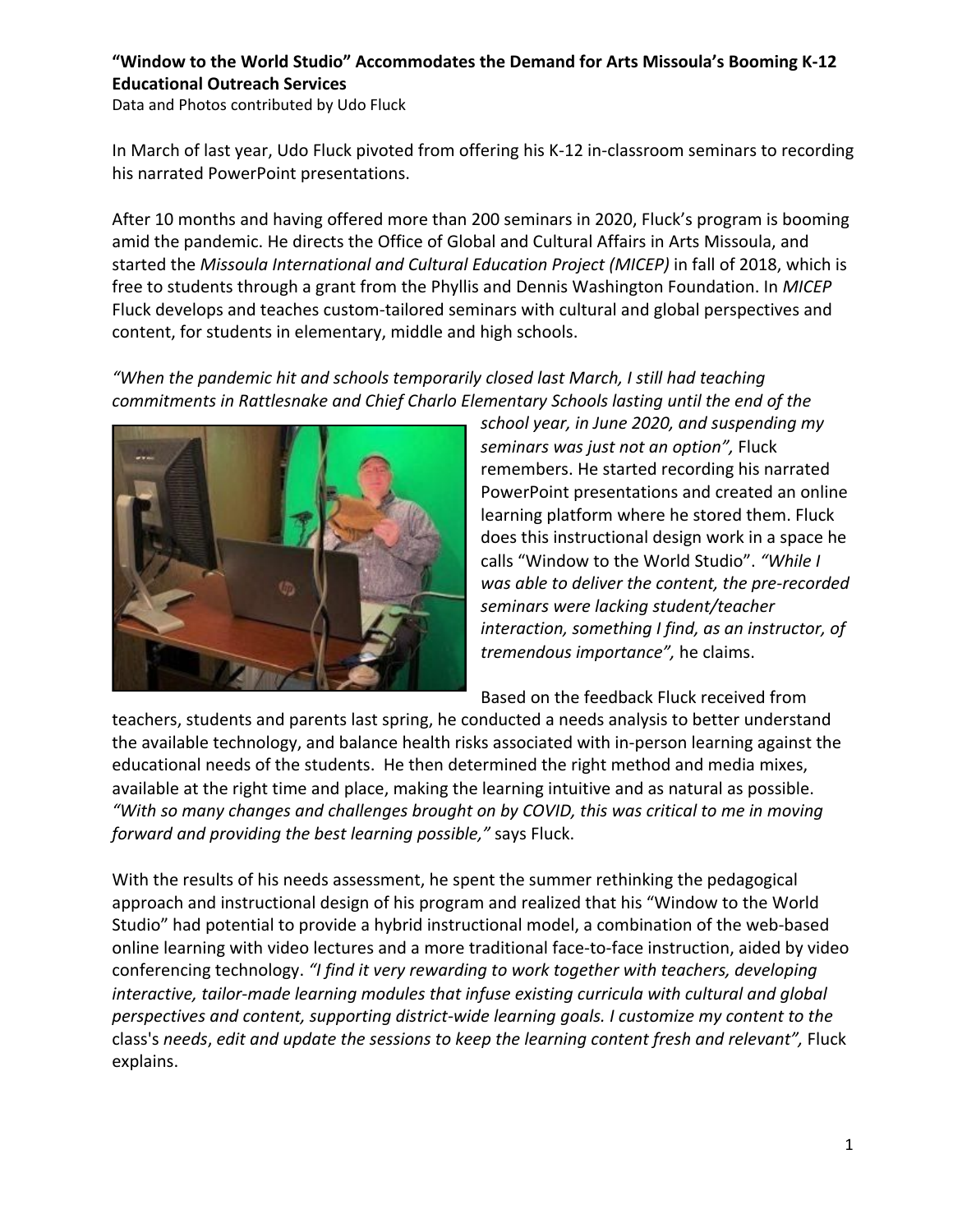With the start of the new school year in August, Fluck had added a [synchronous](https://en.wikipedia.org/wiki/Synchronous_learning) delivery method to his established, [asynchronous](https://en.wikipedia.org/wiki/Asynchronous_learning) online learning platform. With five schools interested in participating in the *MICEP,* Fluck started live-streaming his 15-week cultural and global competence building seminar program into classrooms in Jeannette Rankin Elementary School, the Missoula International School and Meadow Hill Middle School. He was very pleased to also connect Lowell Elementary School, as his first Title I school, to his K-12 educational outreach program last fall. Lewis and Clark Elementary School wanted to continue offering the pre-recorded seminars on their online learning platform and Fluck recorded those on a weekly basis for three 4<sup>th</sup> grade classes.

With the live-streaming option available to Missoula schools, the studio space had to evolve from the ability to simply record a seminar, using a laptop and a camera, to a five-screen instructional

station that consists of a laptop and a tablet screen for the student/teacher connection, one showing the classroom with the students and the other providing a control picture of the streamed image. That way, Fluck can see what the students see in their classroom, assuring that he stays within the camera frame, or displaying an instructional prop for



a show and tell exercise correctly. The other three monitors display the individual PowerPoint slide, the presenter view, and the instructional notes respectively. *"I repurposed a standing desk and three old computer monitors we had at home, connected them to my work laptop with a camera, added my tablet and included a few clip lamps we had in our garage on the studio ceiling. I have been teaching remotely like that since September 1st of last year"*, he recollects. Using free video conferencing software, Fluck, facing a webcam, broadcasts his seminars via the internet into participating classrooms (a bit like live TV). In the classroom, his live-streamed session is projected on an interactive whiteboard that displays his PowerPoint image and him, on a split screen, providing an enriched learning experience for the students, by projecting visual elements that are accompanied by his live narration. The teacher places their laptop/webcam in front of the class, facing the students. This is how Fluck sees the students, can call on them individually and answer their questions. "*The teacher's webcam is in essence my window into the classroom, my eyes, it's almost like being there in person*", he explains.

The only expenses were a few cables that needed to be purchased, to connect the monitors and an external amplified loudspeaker, so Fluck could strengthen the signal coming in from the